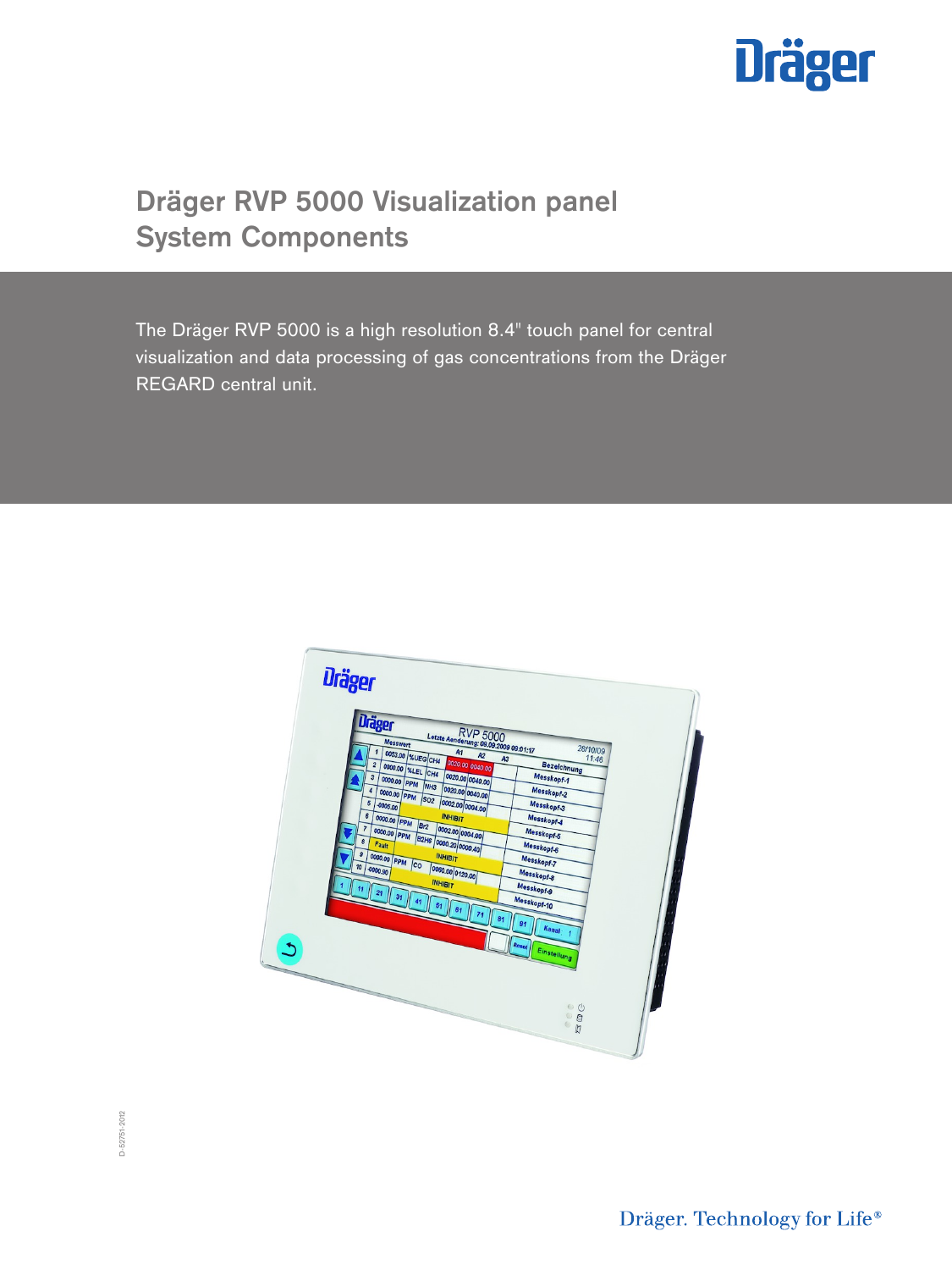## **Benefits**

## **Dräger RVP 5000**

The Dräger RVP 5000 enables visualization of gas concentrations from a Dräger REGARD central unit with up to 99 channels and is ready for use following minimal configuration. The Dräger RVP 5000 is an extremely efficient and cost-effective solution for visualization and analysis and can be used as a communications interface to higher-level control systems.

### **Presentation**

Gas concentrations can be displayed in the form of a table, individual bar graph or individual trend. All relevant data are recorded and displayed in detail online:

- gas name, gas type and measuring range
- gas concentration
- ‒ alarms
- ‒ faults

#### **Display of alarm history and events**

Alarms and events can be retrieved easily. A certified sequence-of-event (SoE) recorder allows synchronisation of time between the process control system and the panel to set a time stamp. This means that the processes and messages that occur during an event can be precisely analysed.

### **Data logger (optional)**

The data logger can be used to record measured values, events and protocols of system changes over a period of 31 days for the purposes of documentation. For user convenience, data are output on a CompactFlash® card or via a USB port and can be further processed on another program, e.g. Microsoft® Excel.

### **Web interface (optional)**

The web interface can be integrated into the local network and conveniently accessed via a web browser. Remote access functionality means that all functions of the Dräger RVP 5000 can be accessed, viewed and operated anywhere in the world via the Internet.

## **Network connection (optional)**

To meet specific customer requirements, other interfaces to higher-level control systems and company networks can be integrated via, for example, Modbus. On request, several touch panels can be interlinked or the Dräger RVP 5000 connected to external systems.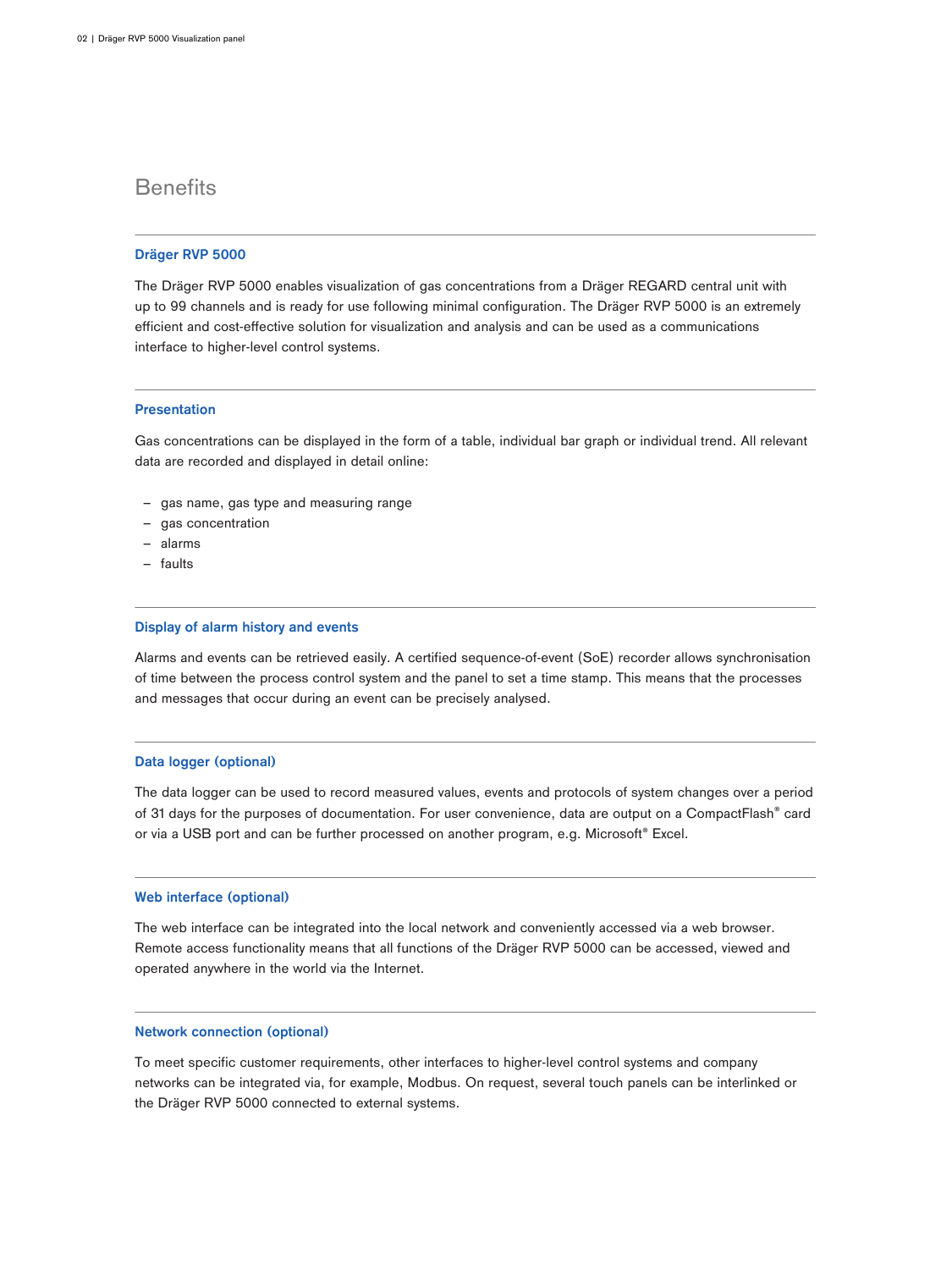## System Components



## **Dräger REGARD® 7000**

The Dräger REGARD® 7000 is a modular and therefore highly expandable analysis system for monitoring various gases and vapours. Suitable for gas warning systems with various levels of complexity and numbers of transmitters, the Dräger REGARD® 7000 also features exceptional reliability and efficiency. An additional benefit is the backward compatibility with the REGARD®.

## Related Products



D-52750-2012

## **Dräger RVP 2400 Visualization panel**

Dräger RVP 2400 is a touch panel for central visualisation of gas concentrations from the Dräger REGARD 2400 and Dräger REGARD 2410 central processing units.

## **Dräger RVP 3900 Visualization panel**

The Dräger RVP 3900 is a high resolution 8,4" Touchpanel for central visualisation and data processing of gas concentration from the central units: Dräger REGARD 3900 and Dräger REGARD 3910.